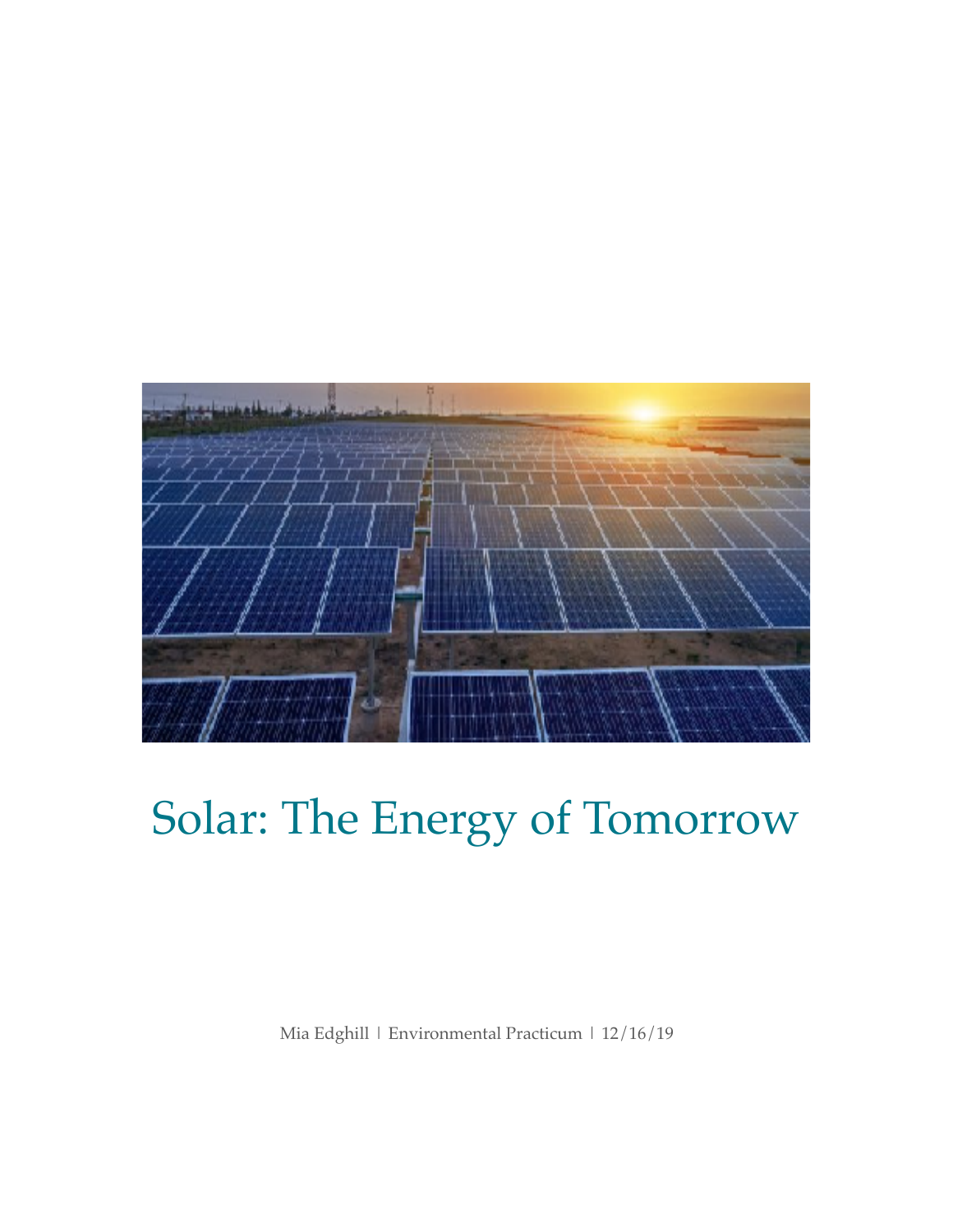## Introduction

When it comes to power generation, solar is the new best thing that is slowly but surely edging out various other power generation systems. This movement towards solar power has created a need for more solar panels around the world, for both businesses and regular consumers. As solar becomes more viable with innovations to both solar technology and batteries, there will be an increasing need for the manufacturing of panels.

### SOLLAR POWER

Solar power has been a rising alternative to fossil fuels for years. Since the creation of practical solar cells in 1954, solar has been on a journey to creating clean energy since its inception. As the price of solar panels has decreased and as their efficiency has increased dramatically, there been a sharp increase in the number of both individuals and companies that look to solar panels as the next energy producer. This change over likely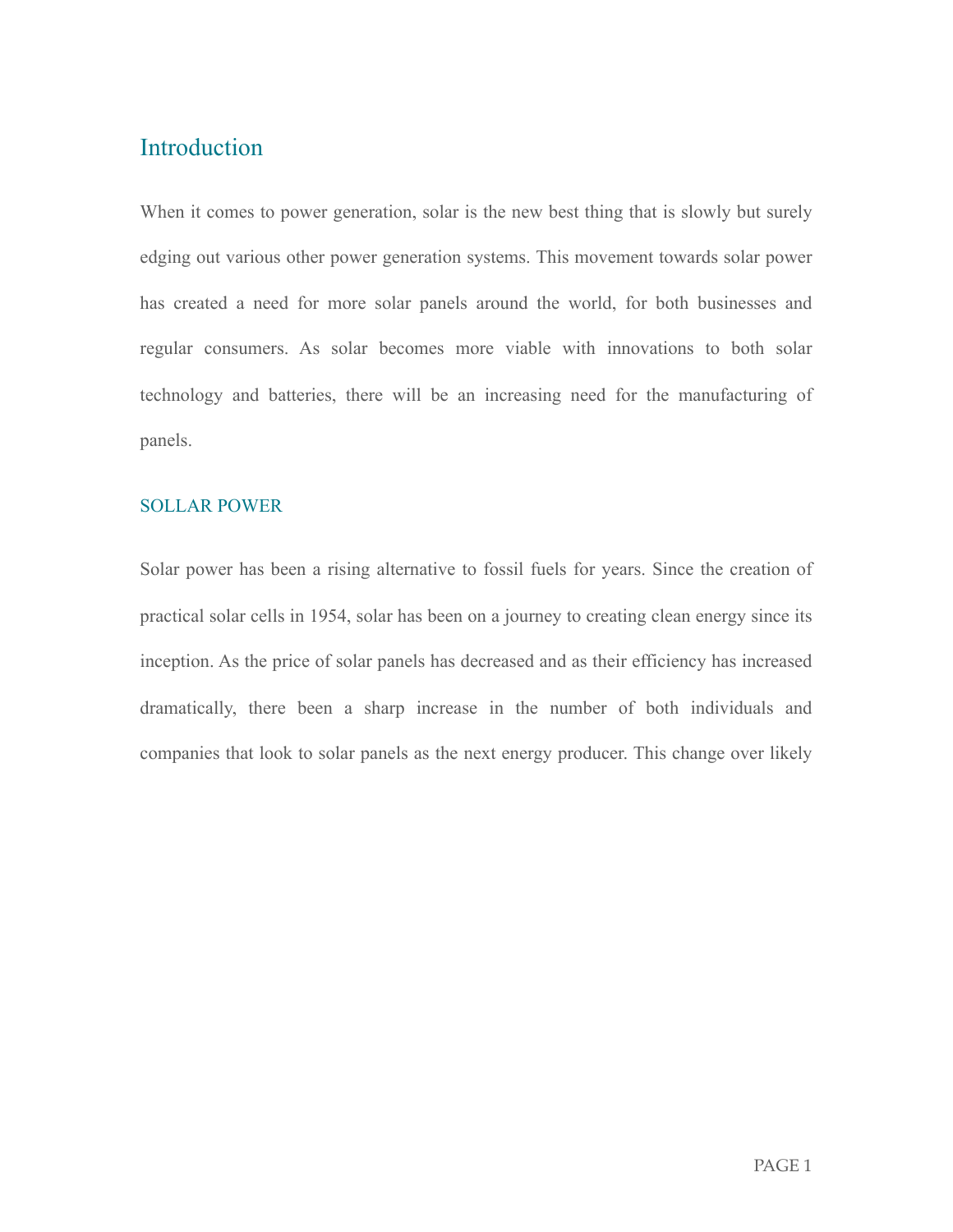

will lead to a substantial increase in the amount of solar innovation and procurement for

the future.

| 2019 RANK | # COMPANY         | <b><i>A HEADQUARTERS</i></b> |  |
|-----------|-------------------|------------------------------|--|
| 1         | <b>JinkaGolar</b> | Chino                        |  |
| z         | LA Sellon         | Ching                        |  |
| ŝ         | Timo Salon        | Chino                        |  |
| ٨         | LONGI Solar       | Chino                        |  |
| 5         | Canadian Solar    | Canada                       |  |
| 6         | Howha Q-CELLS     | South Korea                  |  |
| 7         | Riser-Esergy      | Chino                        |  |
| 8         | GCL-SI            | Hong Kong                    |  |
| 9         | Tolesun           | Ching                        |  |
| 10        | First Solar       | 日記島                          |  |

#### Top Solar Panel Manufacturers in 2019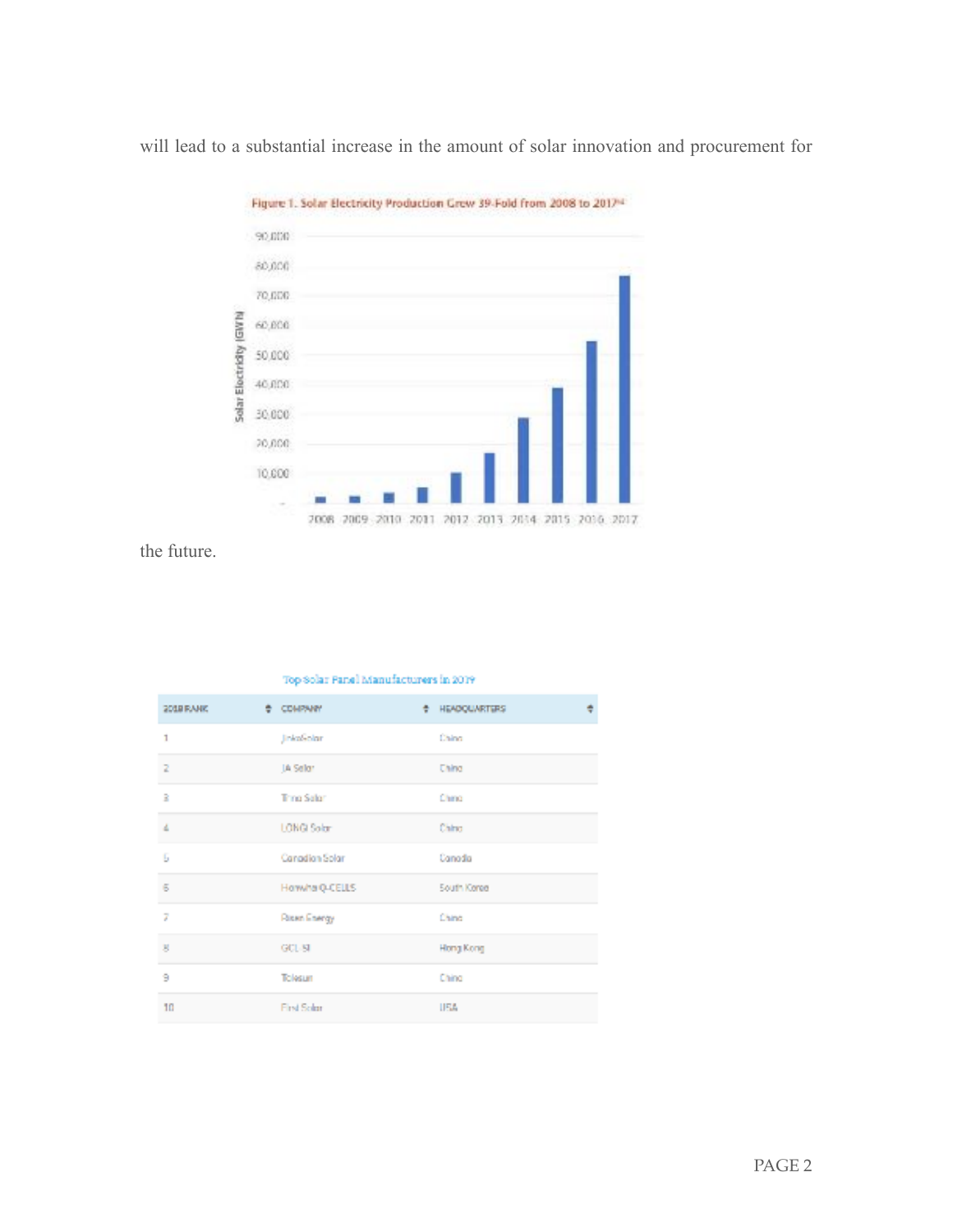The demand for solar panels has skyrocketed over the years as everyone is becoming more and more eager to get in on solar energy into as many parts of their lives. This solar craze has led to people and companies creating an explosion in demand for solar panels. However, this demand for solar panels has only affected the need for solar installers and operations and Maintenance. The amount of manufacturing in solar has stayed relatively stagnant in the united states as many of the world's largest solar manufacturers are Chinese based companies. However, many Chinese based solar panel companies have been scrutinized in the past. For a variety of complaints about their construction and material used. Therefore, bringing more solar manufacturing to the United States would better the solar market and would increase the ability of high-quality solar panels.



Although solar power can only be generated during the day, it does, however, with improvements to large scale batteries, solar energy may soon reach the point of powering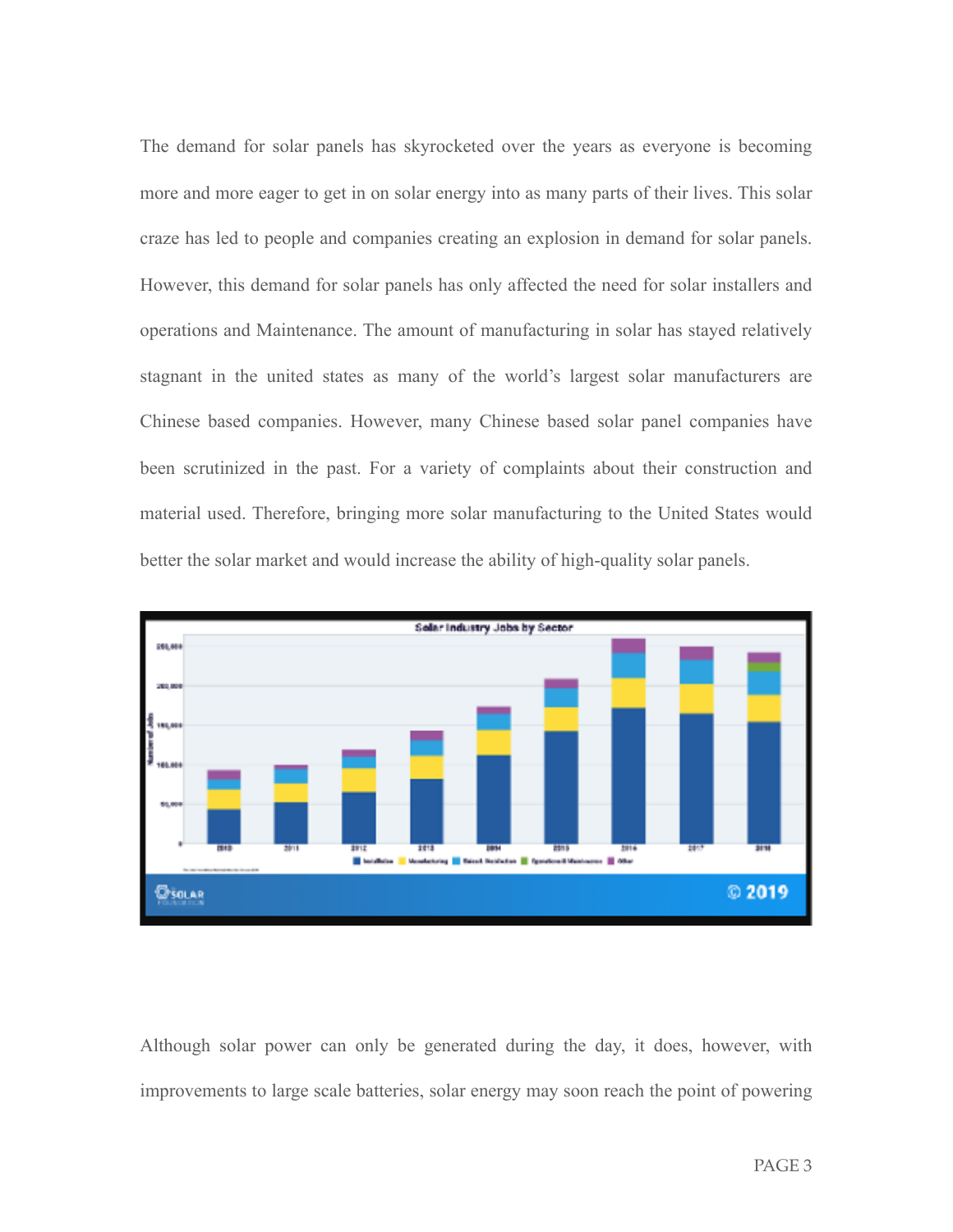the world. Battery Storage systems have become more popular with people at home and in small businesses as It allows for energy to be stored and used at night. This change means that solar power can be stored for use at night, which intern allows for this energy to be used whenever necessary rather than being sold back to the grid during the day. An increase in solar markets means that there will be less of a demand for fossil fuels and a broader market for solar panels.

## Power Purchase Agreements

Power Purchase Agreements (PPA) creates a contract between an electricity generating company and a power purchaser. These types of arrangements are often created for the sale of renewable electricity between these two parties. A project can be used for both the installation of a solar field or the purchasing of power form a pre-existing one. With the electricity being grid delivered to the buyer or installation on site. PPA's are currently very popular amongst large tech companies.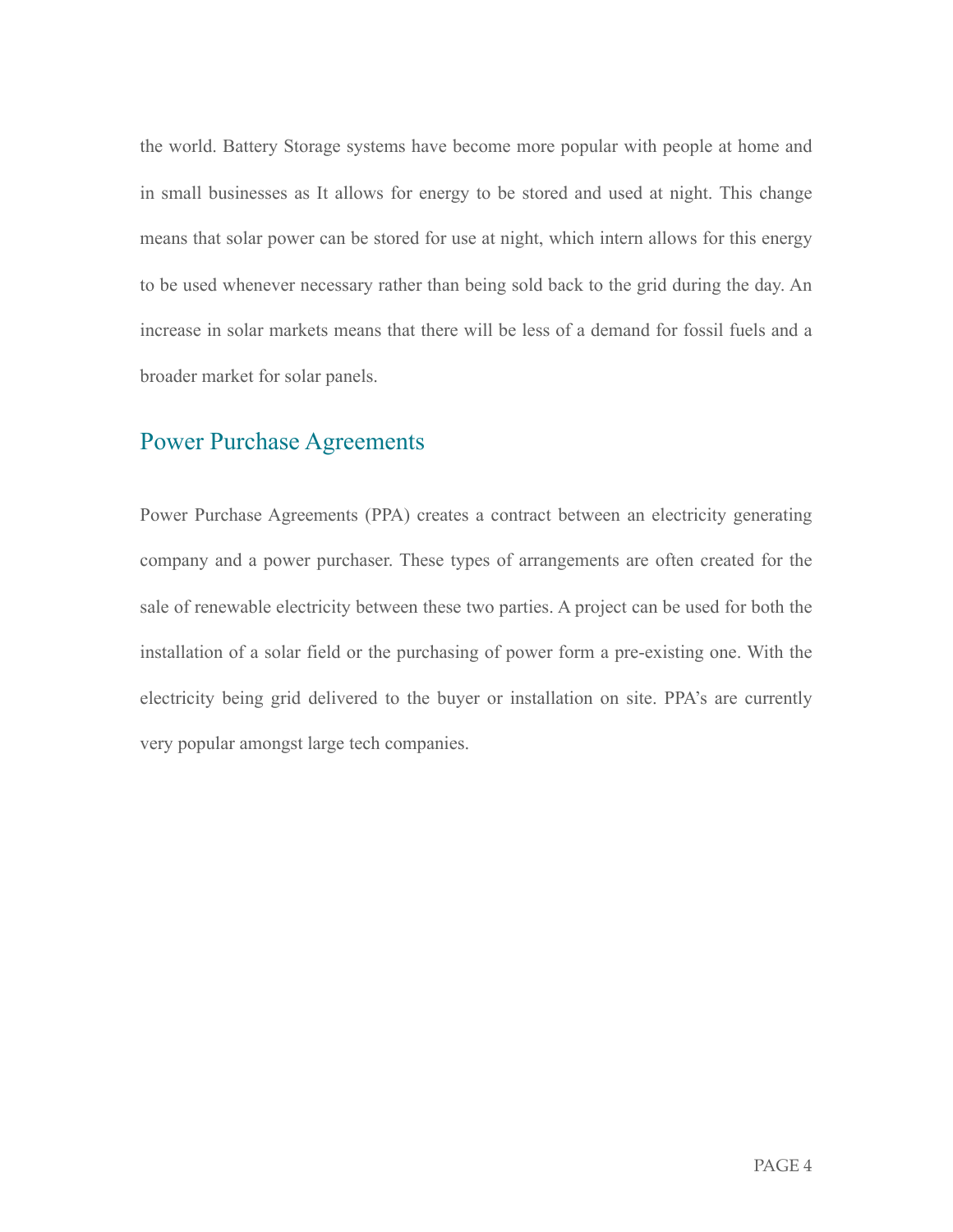

These agreements mean that electric generation companies essentially rent solar fields to other companies for a period of time. Afterward, the companies have the option to purchase the solar domain or continue with the PPA. PPA's are the dominant form of agreement between most large companies and power companies. This allows companies to invest in solar panels without taking on the liability for installing and maintaining the panels; this allows both companies to invest in solar energy while also driving the demand for the production of solar power up form where it used to be.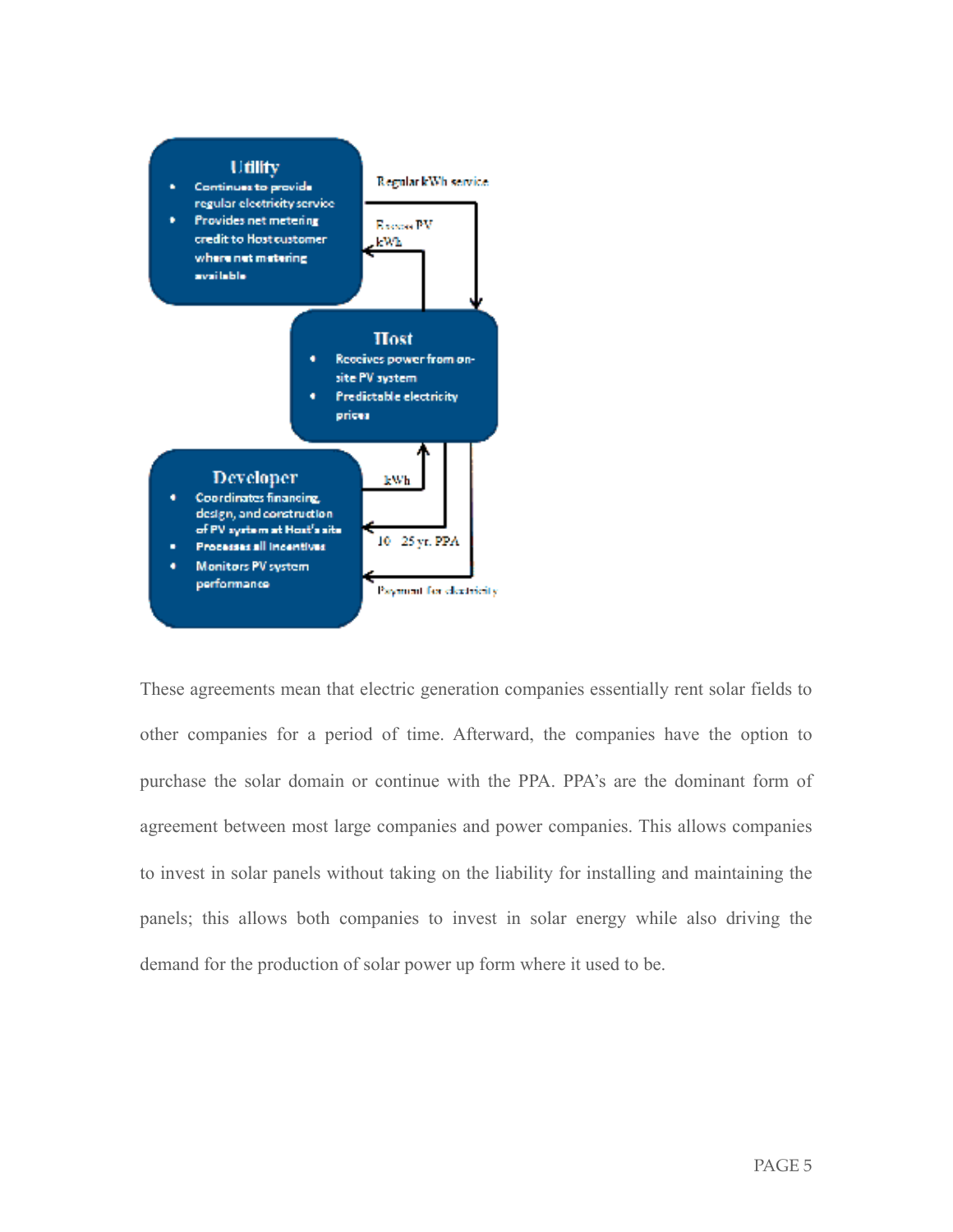## Companies partnerships

As the threat of global warming and mounting pressure from younger generations, a substantial number of companies have been on a path to becoming carbon neutral. This is defined as "counterbalancing the emission of carbon dioxide with carbon offsets," which allow a company to continue to operate efficiently even if they are not directly producing carbon emissions or take measures to create an equal counter to their current carbon productions. Although not all companies are going completely neutral as some companies have instead opted to reduce their carbon footprint instead while running off completely.

#### **GOOGLE**

Google is one of the many tech companies to commit and become carbon neutral. "In 2007, Google committed to carbon neutrality – a goal it has met every year since – and in 2010, the company entered into its first power purchase agreement (PPA) to buy renewable energy. In 2012, they increased their ambition with a commitment to purchase enough renewable energy to match 100% of Google's operational electricity consumption" (Google: From carbon. 2018). Google has met this goal in 2017 and has continued to work towards making this goal every year. This means that for each new facility that is opened, Google must continue to create renewable energy to power its facilities.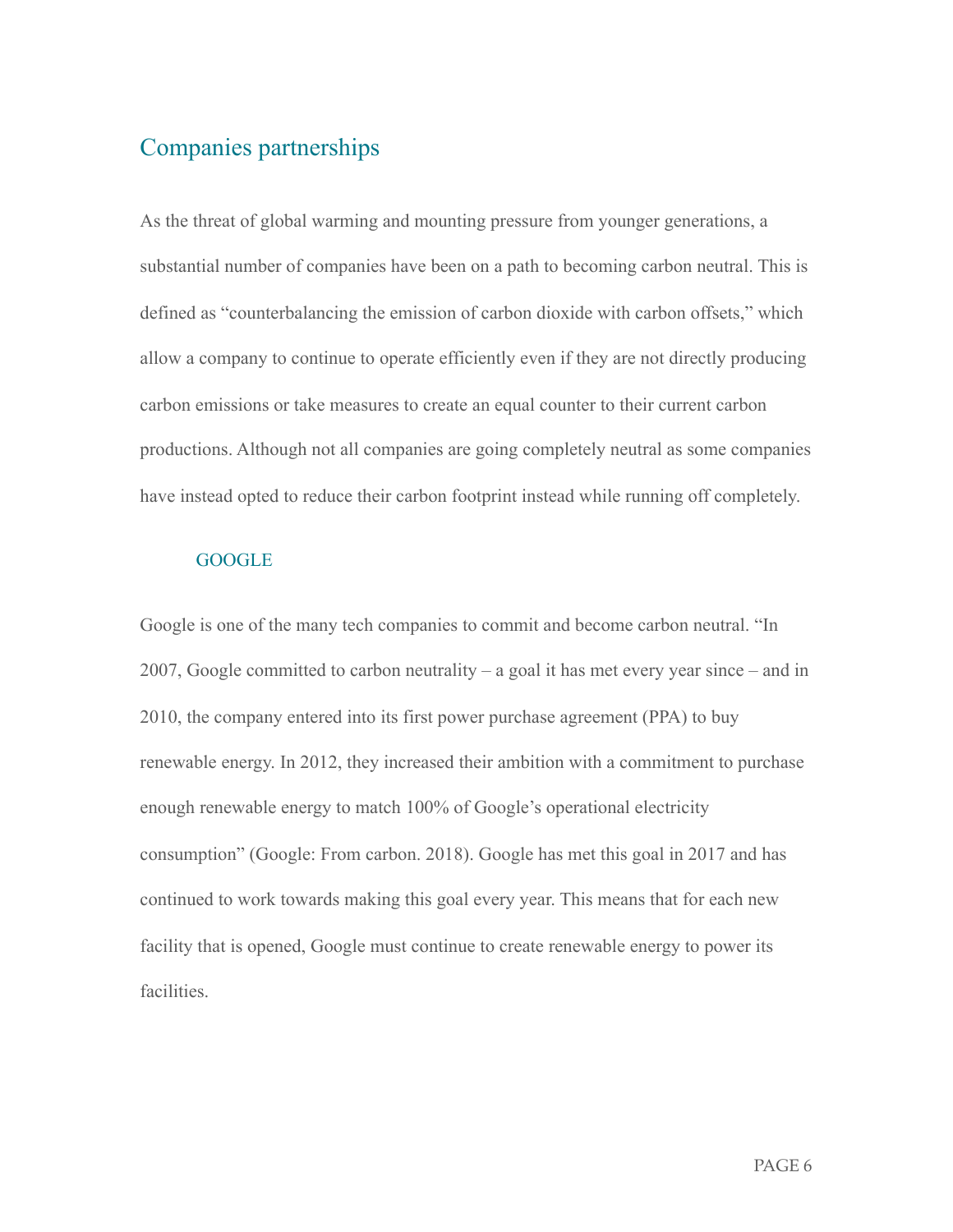#### **FACEBOOK**

Although Facebook is not quite at 100% renewable energy, it, like many other companies, is working tirelessly to getting to a 100% renewable energy. Currently, at a respectable 75% renewable, the still-growing companies' commitment to using renewable energy. There has been a sizable focus on purchasing solar energy as one of the primary producers of energy. With the addition of its new data center in New Albany, Ohio, which will also be powered by the solar field that is nearby, the need for more solar during growth is evident.

#### AMAZON

Amazon is another technology giant that has invested in solar in various forms around the country. The company has created multiple solar farms in its effort to get closer to becoming 100% renewable. Amazon has the furthest to go in terms of becoming fully renewable, with it only just having hit the fifty percent mark last year. However, this is expected to grow as the company pushes towards 100%.

## Conclusion

Solar Power has become integral to the powering of both today and the future. With the United States alone, solar capacity is likely to double in the next five years. Furthermore, as solar energy continues to grow in popularity and availability, it is no doubt that solar energy will become the industry to continue to grow for a long time afterward.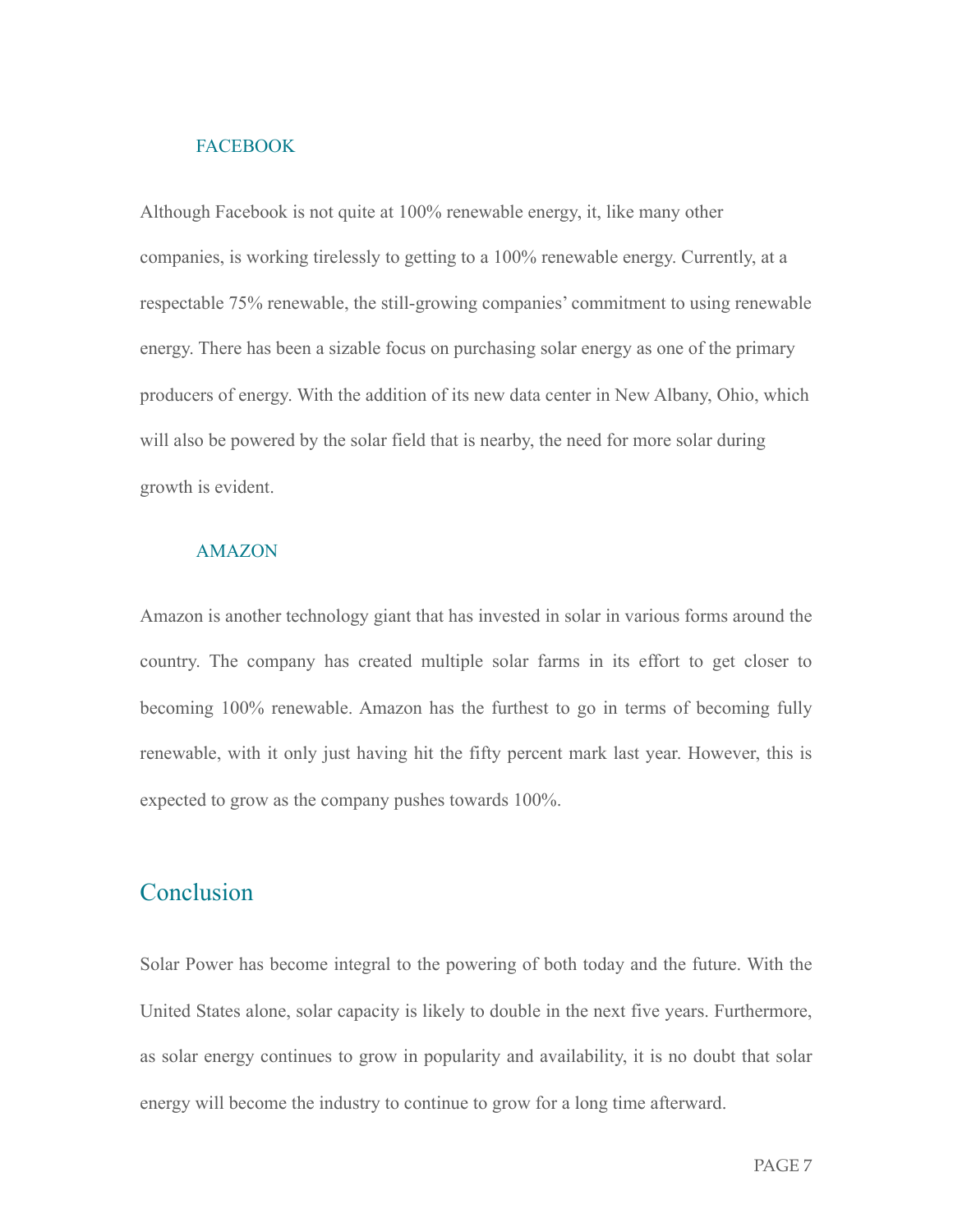## References

Emerging Opportunities and Challenges in U.S. Solar Manufacturing. (n.d.). Retrieved December 16, 2019, from https://www.energy.gov/eere/solar/downloads/emergingopportunities-and-challenges-us-solar-manufacturing.

Google: From carbon neutrality to 100% renewable energy, and beyond. (2019, March 13). Retrieved December 16, 2019, from https://www.wemeanbusinesscoalition.org/blog/ google-carbon-neutrality-100-renewable-energy-beyond/.

Lillian, B. (2018, July 22). U.S. Solar Has Grown 39-Fold In Last Decade. Retrieved December 16, 2019, from https://www.limitlessenergy.solutions/single-post/2018/07/22/ US-Solar-Has-Grown-39-Fold-In-Last-Decade.

Miller, R. (2019, January 16). Google Makes Major Investment in Solar Energy to Power its Cloud. Retrieved December 16, 2019, from https://datacenterfrontier.com/googlemakes-major-investment-in-solar-energy-to-power-its-cloud/.

Physical Power Purchase Agreements (Physical PPAs). (2018, August 14). Retrieved December 16, 2019, from https://www.epa.gov/greenpower/physical-power-purchaseagreements-physical-ppas.

Power Purchase Agreement. (n.d.). Retrieved December 16, 2019, from https:// sustainability.google/projects/ppa/.

Solar Industry Research Data. (n.d.). Retrieved December 16, 2019, from https:// www.seia.org/solar-industry-research-data.